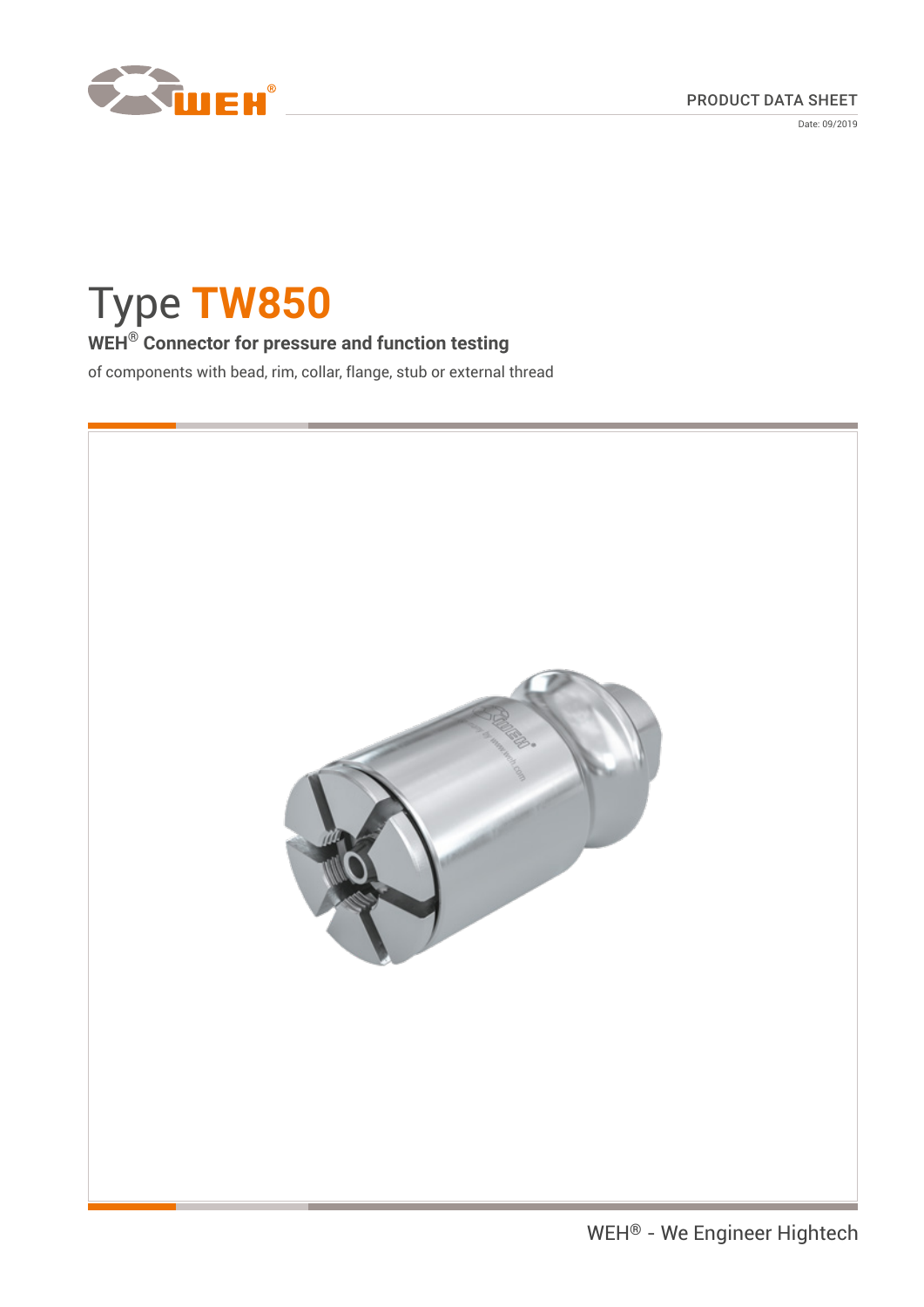# **DESCRIPTION**

![](_page_1_Picture_4.jpeg)

### Features

- Connection in seconds
- No hand tightening required
- WEH<sup>®</sup> jaw locking mechanism
- High-grade materials
- Special versions possible

The WEH<sup>®</sup> TW850 Quick connector simplifies work procedures, shortens test times and improves productivity. Therefore the connector is ideal for high pressure and function testing of components with a bead, rim, collar, flange, stub or external thread.

By using high quality stainless steel the connectors meet the stringent requirements of industrial testing. The TW850 quick connector is designed for a pressure range up to max. 630 bar.

#### Application

Quick connector for pressure and function testing of components with bead, rim, collar, flange, stub or external thread, e.g. pressure vessels, compressors, heat exchangers, measuring devices, hoses, tubes, tanks, etc..

Note: For using the WEH<sup>®</sup> Connectors with pneumatic actuation and clamping jaws in an automated system please observe the technical note on page 69 in catalogue no. 35.

# TECHNICAL DATA

| <b>Characteristics</b>                                                                                           | <b>Basic version</b>                |
|------------------------------------------------------------------------------------------------------------------|-------------------------------------|
| Max. allowable<br>operating pressure PS*                                                                         | Vacuum up to 630 bar                |
| Temperature range                                                                                                | $+5$ °C up to $+80$ °C              |
| Leak rate                                                                                                        | $1 \times 10^{-3}$ mbar x $1/s$     |
| Material                                                                                                         | Corrosion resistant stainless steel |
| Sealing material                                                                                                 | Front seal of NBR                   |
| with the state of the state of the state of the state of the state of the state of the state of the state of the |                                     |

Example of use:

![](_page_1_Picture_19.jpeg)

\* depending on application

Other designs on request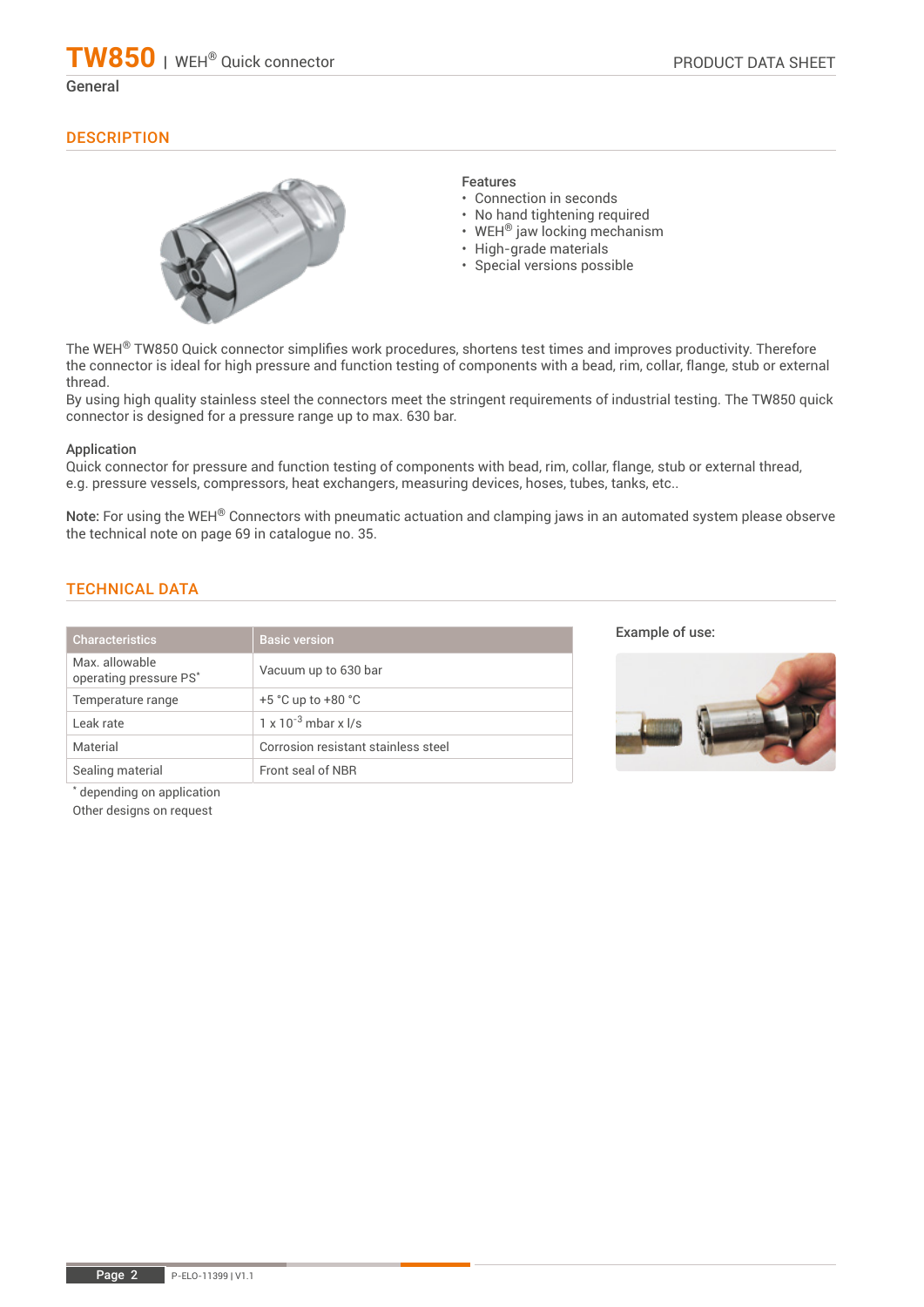# Ordering / Accessories

## ORDERING | WEH® TW850 Quick connector

approx. dimensions (mm)

![](_page_2_Figure_5.jpeg)

| Body size | B <sub>1</sub><br>(internal thread) | D <sub>1</sub> | D <sub>2</sub> | L1    | A/F |
|-----------|-------------------------------------|----------------|----------------|-------|-----|
|           | G1/8"                               | 36.0           | 22.0           | 75.0  | 19  |
|           | G3/8"                               | 41.0           | 27.0           | 80.0  | 24  |
| 3         | G3/8"                               | 46.0           | 30.0           | 80.0  | 27  |
| 4         | G1/2"                               | 52.0           | 33.0           | 120.0 | 30  |

Other body sizes on request

#### Tube fitting acc. to ISO 8434-1

| 7///)<br>$24^\circ$<br>◅<br>Lmin | Part no.                       | Body size  | <b>Thread A</b> | Max.<br>operating<br>pressure<br>/PS** | DI max.    | <b>Series</b> | $Lmin*$    |
|----------------------------------|--------------------------------|------------|-----------------|----------------------------------------|------------|---------------|------------|
|                                  | On request                     | On request | On request      | On request                             | On request | On request    | On request |
|                                  | * I min: minimum throad langth |            |                 |                                        |            |               |            |

\* Lmin: minimum thread length \*\* acc. to ISO 8434-1

Other connector versions on request.

Required information for ordering see page 7, catalogue no. 35.

#### **ACCESSORIES**

The following accessories are available for the WEH® TW850:

#### Screw plug for plug version

If the WEH® Connector is to be used as a plug, the media inlet 'B1' will be sealed with a screw plug of stainless steel (O-ring of NBR 70° Shore) for high pressure range. It is recommended that the media compatibility of the seal be tested by the customer!

| Part no. | <b>Description</b>         | <b>Connection</b><br>(external thread) | <b>Pressure range</b> |
|----------|----------------------------|----------------------------------------|-----------------------|
| W9329    | Screw plug (high pressure) | G1/8"                                  | 50 - 350 bar          |
| W9331    | Screw plug (high pressure) | G3/8"                                  | 50 - 350 bar          |
| W9332    | Screw plug (high pressure) | G1/2"                                  | 50 - 350 bar          |